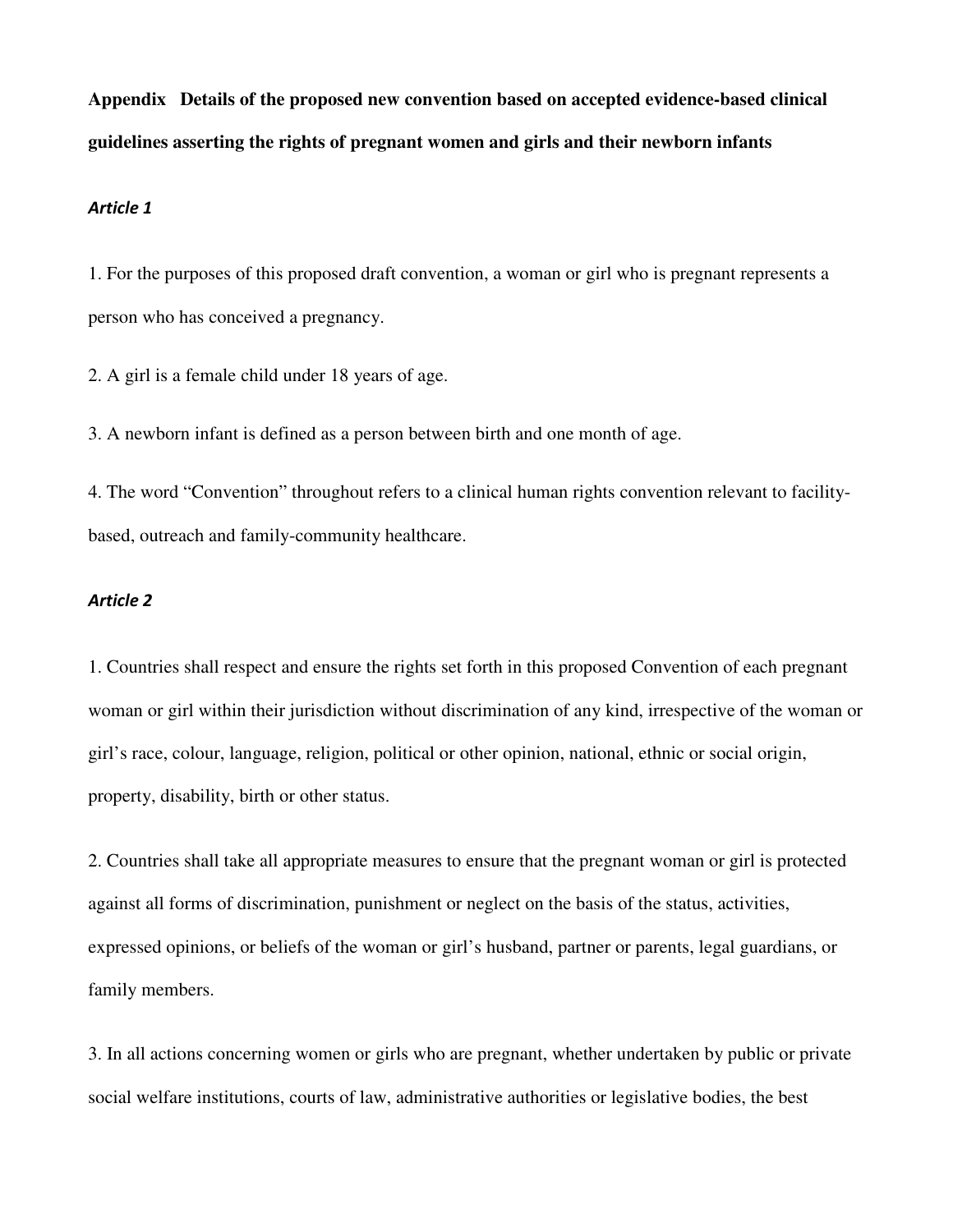interests of the pregnant woman or girl as well as her newborn infant or infants shall be the primary consideration.

4. Countries shall ensure the woman or girl who is pregnant receives protection and care as is necessary for her well-being, taking into account the duties of her husband, partner, parents, legal guardians, or other individuals legally responsible for her, and, to this end, shall take all appropriate legislative and administrative measures.

5. Countries shall ensure that the institutions, services and facilities responsible for the care or protection of pregnant women or girls and their newborn infants shall conform to the standards established by competent authorities, particularly in the areas of safety, quality of healthcare undertaken, and in the number and suitability of their healthcare staff.

## **Article 3**

- 1. Countries shall ensure that all community-family based, outreach and facility based health care provided for pregnant women or girls is implemented in such a way that the financial resources of the family, or lack of them, do not affect the quality of care provided.
- 2. Ideally antenatal care and the supplements and treatments provided to ensure good pregnancy and neonatal outcomes should be free of charge to all, especially in poorly resourced countries.

## **Article 4**

1. Countries shall ensure through legal means that all births (including stillbirths) and all maternal and neonatal deaths are officially registered.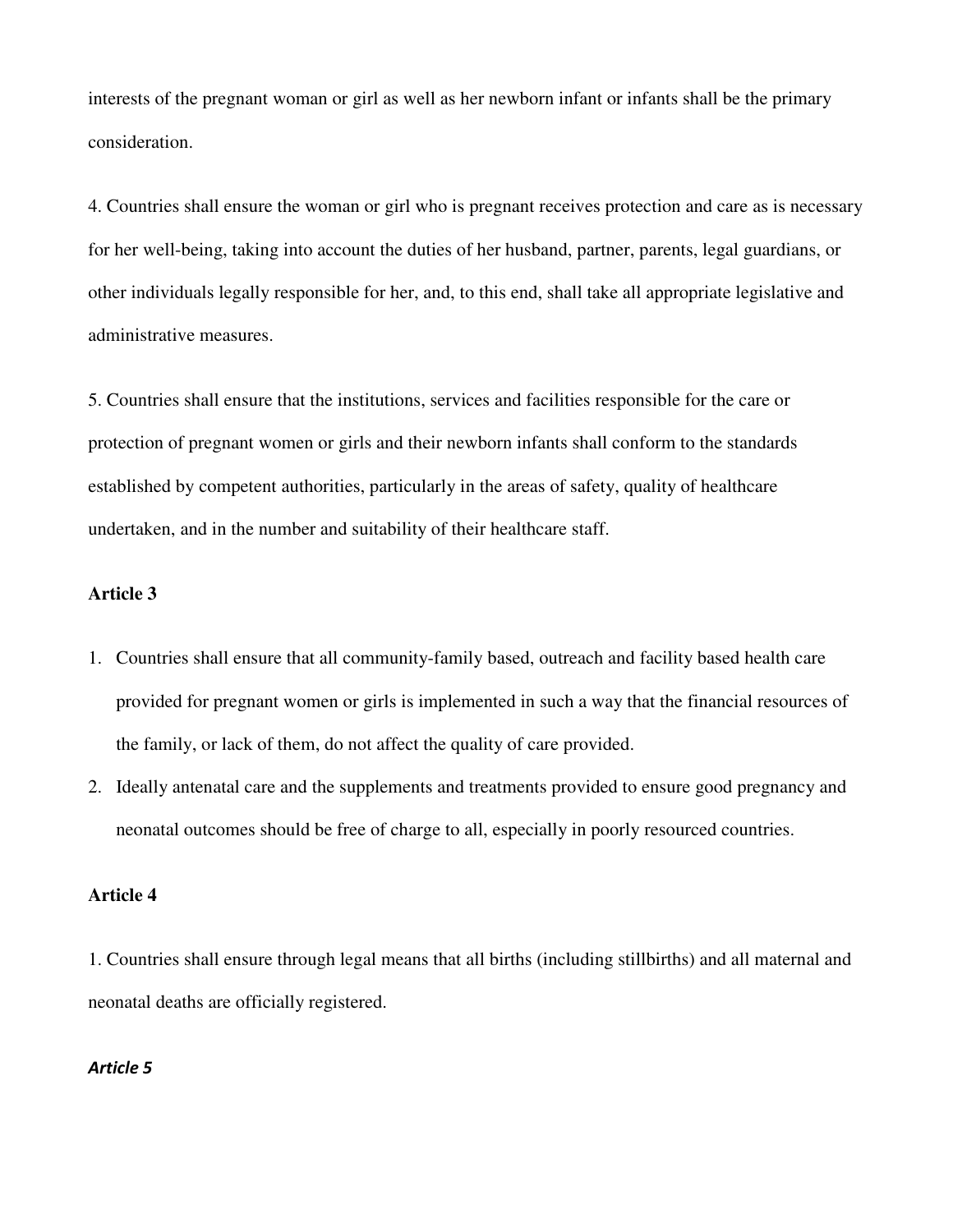1. Well-resourced countries must do all they can to support poorly-resourced, and thereby disadvantaged, countries in providing the actions outlined in the articles of this Convention.

## Article 6

1. Countries must recognize that every pregnant woman or girl has the inherent right to life.

2. Countries shall ensure to the maximum extent possible within their resources, that every pregnant woman or girl survives pregnancy, childbirth and the postpartum period. Systems should be in place to prevent complications and to provide with minimal delays the highest quality treatment for any complications of pregnancy, childbirth and the post partum period.

- 1. Countries shall educate their communities in understanding the complications and dangers to the mother, developing fetus-unborn child, and newborn infant of becoming pregnant in childhood as distinct from after 18 years of age. This is particularly important for pregnancies occurring before 16 years of age.
- 2. Countries shall ensure that marriages of children under 18 years of age are subject to careful examination by those legally undertaking such events, ensuring that the girl involved is freely consenting to the marriage and is aware of the potential dangers to her and her unborn children of pregnancies occurring before 16 years of age.
- 3. Countries shall educate their communities in understanding the progressively occurring complications and dangers to both pregnant women and their newborn infants of completing more than four pregnancies and of becoming pregnant at ages exceeding 35 years.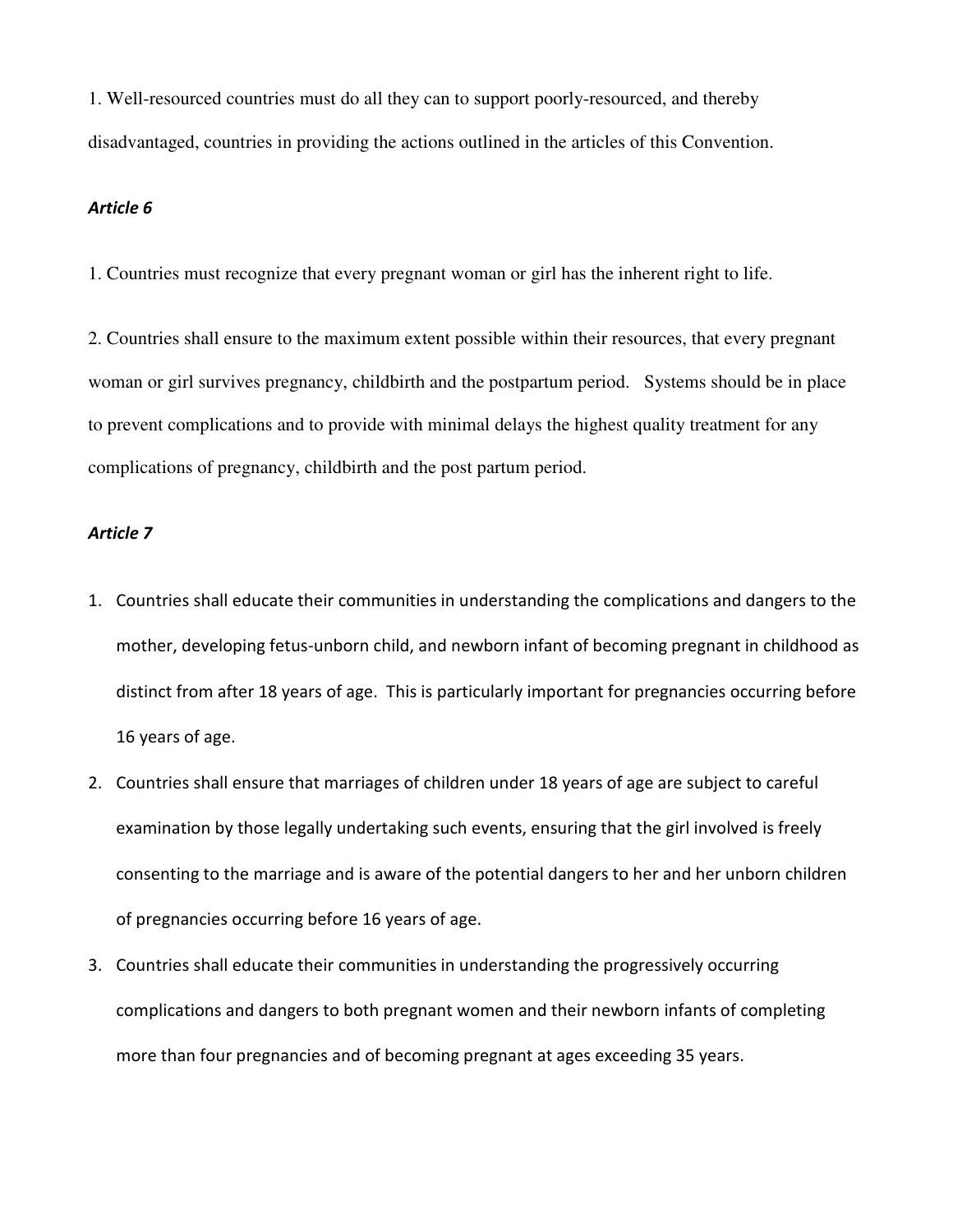4. Countries shall ensure that at all opportunities, including immediately after giving birth, women are counselled on the Healthy Timing and Spacing of Pregnancies (HTSP) to help them ensure that pregnancies occur at the healthiest times of their lives (see Article 8 section 2 below). They shall be offered confidential family planning advice and a range of safe, affordable or free of charge and readily available family planning measures that can allow her, if she wishes, to regulate when she might become pregnant in the future.

5. Countries shall educate communities on fertility awareness methods, that is, methods not dependent upon the supply of contraceptive commodities.

#### Article 8

1. Countries shall ensure that any woman or girl who has been pregnant, or may become pregnant in the future, is provided with comprehensive education in sexual and reproductive health.

2. Countries shall educate their communities in understanding the importance of the Healthy Timing and Spacing of Pregnancy as it relates to the progressively occurring complications and dangers to both pregnant women or girls and their newborn infants of entering pregnancy too close to a preceding pregnancy, whether this has resulted in the birth of a child or a miscarriage or abortion. Ideally there should be a delay of 24 months after a live birth and 6 months after a miscarriage or abortion.

3. Countries undertake to ensure that any woman who has completed the number of pregnancies that she wishes to embark upon is provided with access to sterilisation, free of charge, if that is how she wishes to prevent further pregnancies.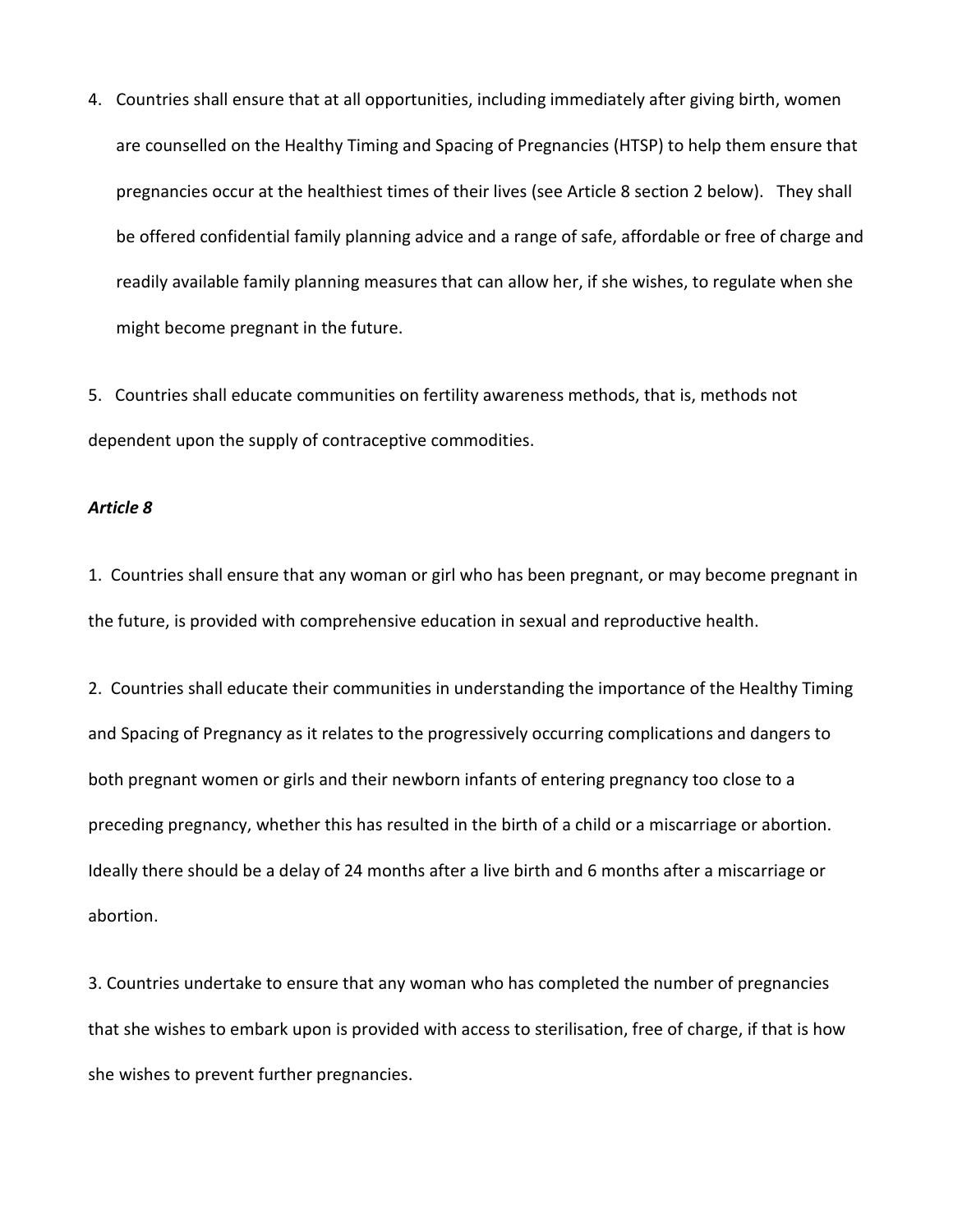4. Countries shall not seek to limit the number of pregnancies that any woman or girl might wish to undergo.

#### Article 9

1. Countries shall ensure that all girls attend primary school (ideally secondary school as well) where, in addition to a standard education, they are taught "life skills" relevant to pregnancy and newborn care.

## Article 10

1. Countries shall try to ensure that all women or girls who enter pregnancy should receive in advance of conception adequate micronutrients such as iodine and folic acid which, in deficit, can lead to abnormal development of the fetus-unborn child.

2. Countries shall try to ensure that all women and girls who may become pregnant are immunised against rubella infection which may cause severe harm to the developing fetus-unborn child if acquired during pregnancy.

## Article 11

1. Countries shall try to ensure that all pregnant women or girls receive adequate nutrition and, in the case of the poorest families, supplemental foods are provided to ensure this.

#### Article 12

1. Countries shall try to ensure that all pregnant women or girls receive a programme of 'free of charge' antenatal care as defined by the World Health Organisation (WHO). This antenatal care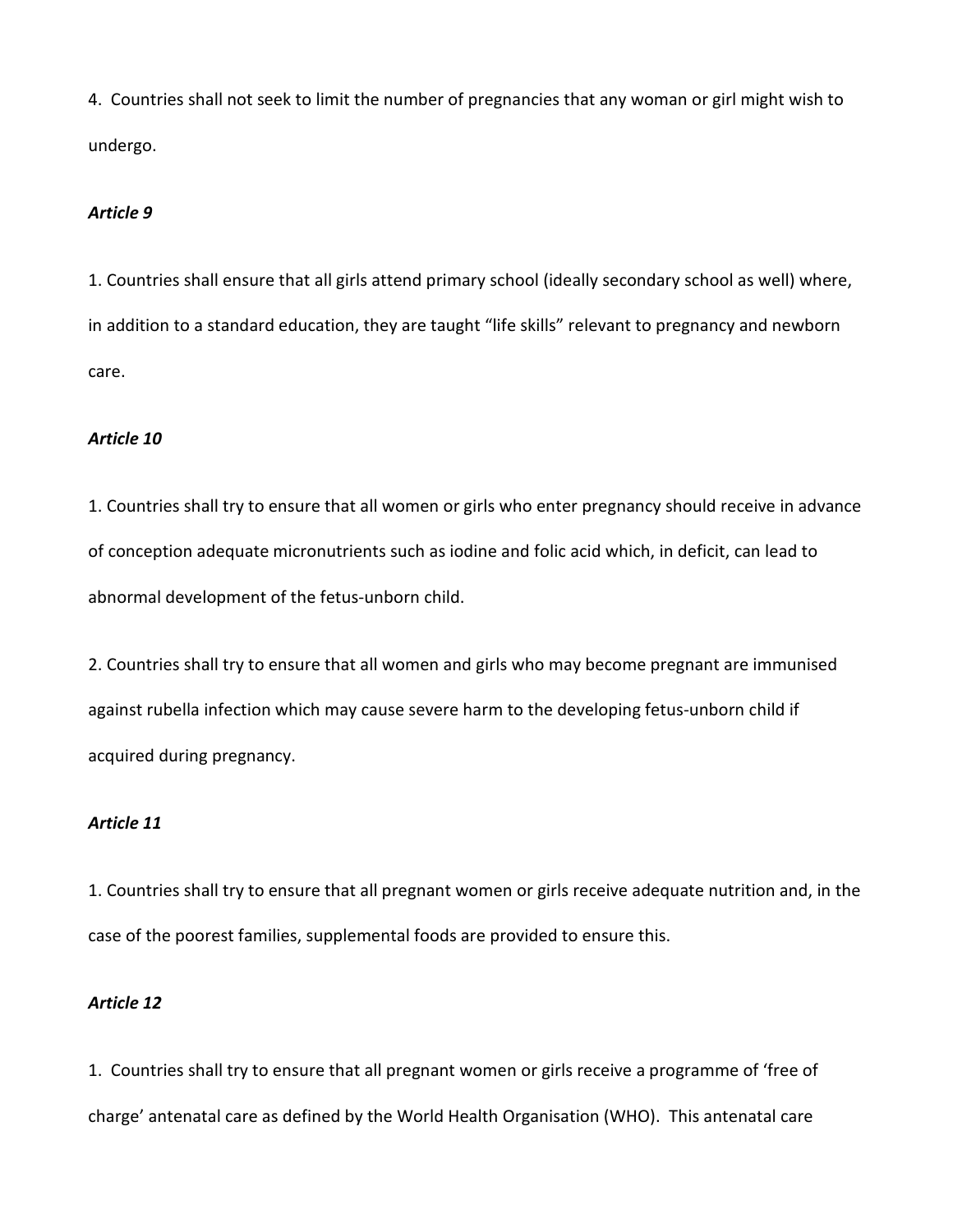should include, where appropriate for that country, immunisation against tetanus, measures to prevent and treat malaria, maternal antihelmintic treatment, screening for and treatment of preeclampsia and urinary tract infection, and regular assessments of the progress of the pregnancy .

2. All pregnant women and girls should be screened for anaemia and, if present, treated for this 'free of charge'.

3. All pregnant women and girls should receive "free of charge" supplements to prevent or treat anaemia throughout pregnancy.

4. All pregnant women or girls should be offered anti-retroviral treatment if they are HIV-positive. (see Article 13).

5. All pregnant women and girls should be given appropriate treatment if they have sexually transmitted infections.

### Article 13

1. Countries shall ensure through community education that all girls and women who may become pregnant know how they can reduce the risk of acquiring infection by the Human Immunodeficiency Virus (HIV).

2. Countries undertake to ensure that every pregnant girl or woman has access during her pregnancy to confidential counselling with regard to possible HIV infection and be able if she wishes to undergo confidential testing for this infection.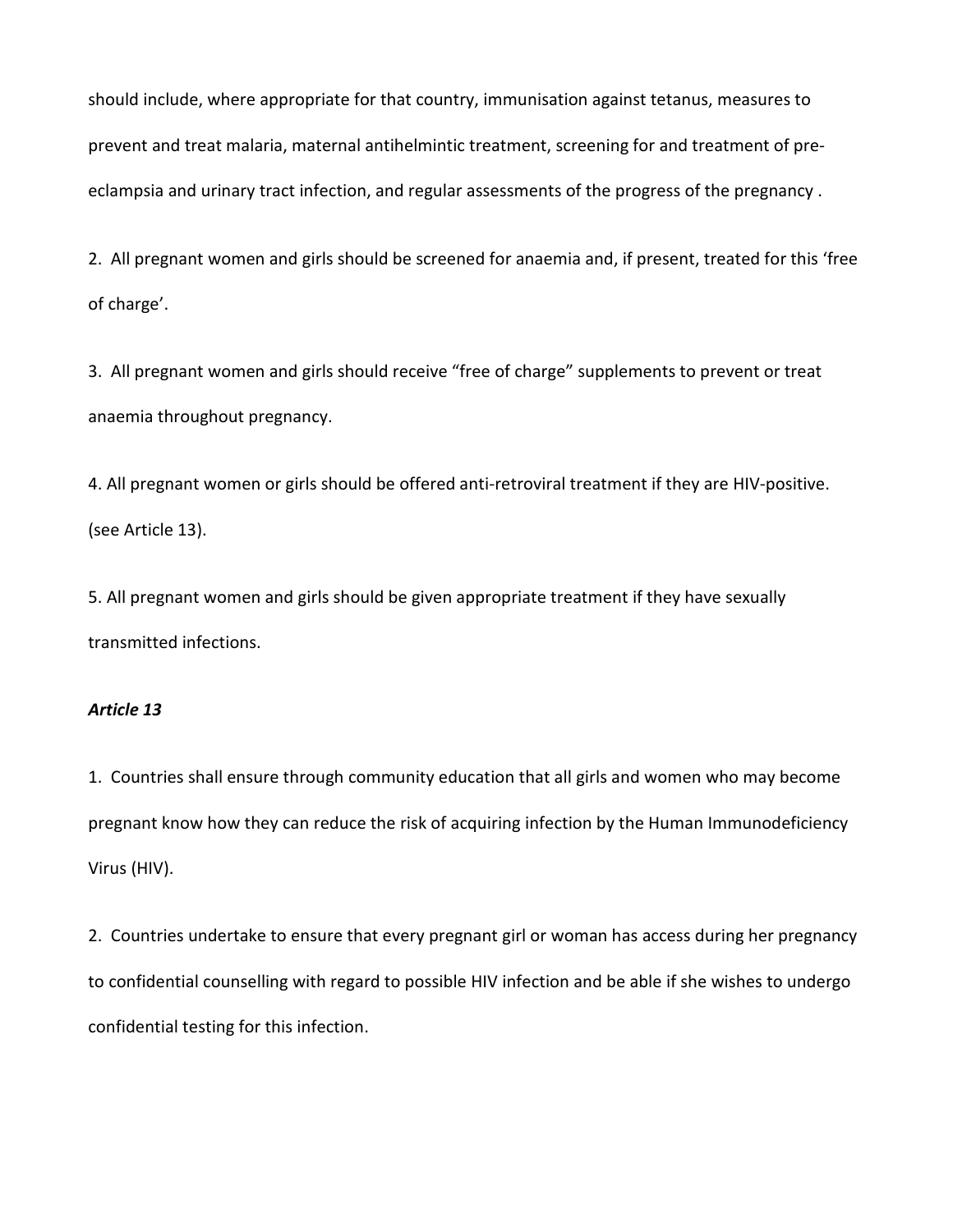3. If HIV infection is identified, every pregnant woman or girl must be offered free of charge appropriate anti-retroviral drug treatment and such treatment must include measures taken around the time of childbirth to avoid the passage of the HIV infection to the newborn infant.

4. Countries undertake to provide up to date and appropriate advice and support to HIV positive mothers on whether and how, in their individual situation, they should breastfeed their infant.

5. All pregnant women or girls should be screened for syphilis and treated if this infection is identified.

6. Towards the end of pregnancy the position and presentation of the fetus and placenta should be ascertained, ideally with the help of ultrasound scanning. Abnormalities identified by this screening, for examples a transverse lie, breech presentation or placenta praevia, can allow for the birth to be planned in a safe health facility.

### Article 14

1. Countries shall try to ensure that all pregnant women or girls are protected from having to undertake occupations, which may be harmful to them or their fetus-unborn child during pregnancy.

2. Countries undertake to establish laws which prevent mothers who become pregnant from being dismissed from their work on the grounds of their pregnancy.

3. Countries undertake to enact measures, which provide maternity leave from work before and after birth the timing of which depends on the medical needs of the pregnant mother.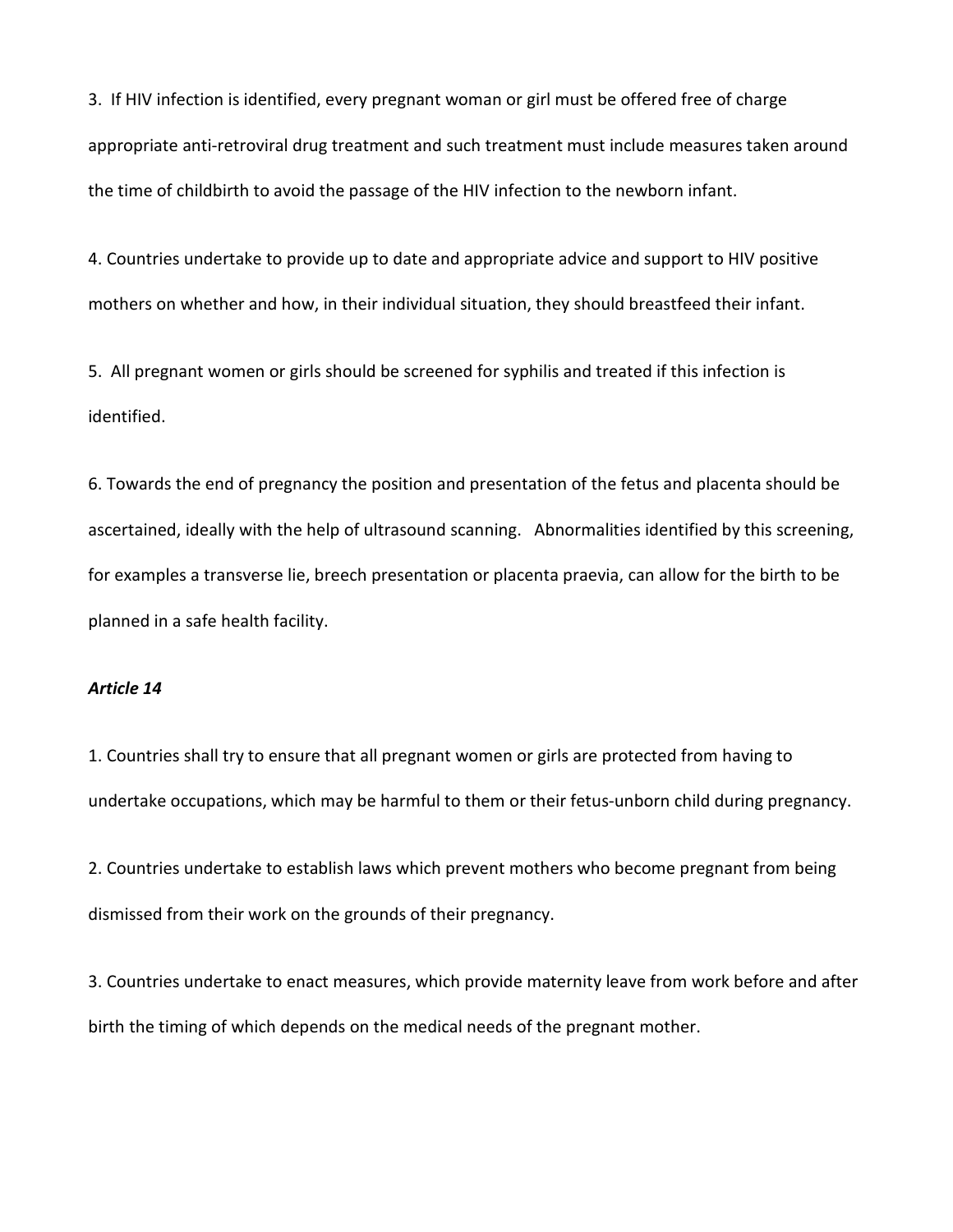4. . Countries recognize the right of the woman or girl who is pregnant to be protected from economic, including sexual, exploitation and from performing any work that is likely to be hazardous or to interfere with her health or the health of her fetus-unborn child.

### Article 15

- 1. Countries shall ensure that in preparation for birth, women and girls who are pregnant and their families should receive advice from community health workers on financial issues, birth registration and emergency care plans (including safe transport to a facility).
- 2. Community mobilisation initiatives to build awareness of the health care needs of pregnant girls and women during pregnancy, delivery and after birth, as well as the requirements of newborn infants.

#### Article 16

1. Countries shall ensure to the maximum extent possible within their resources that there is appropriate monitoring of the state of health of the fetus-unborn child during pregnancy and childbirth (including the safe position of the baby and placenta within the womb), with defined interventions when these are required.

#### Article 17

1. Countries undertake to ensure that every pregnant woman or girl is provided with a skilled birth attendant during and immediately after the birth. Where this is not possible because of the lack of trained staff in a country or area of a country, every effort must be made to ensure that those attending the birth have skills to identify, without delay, the danger signs reflecting emergencies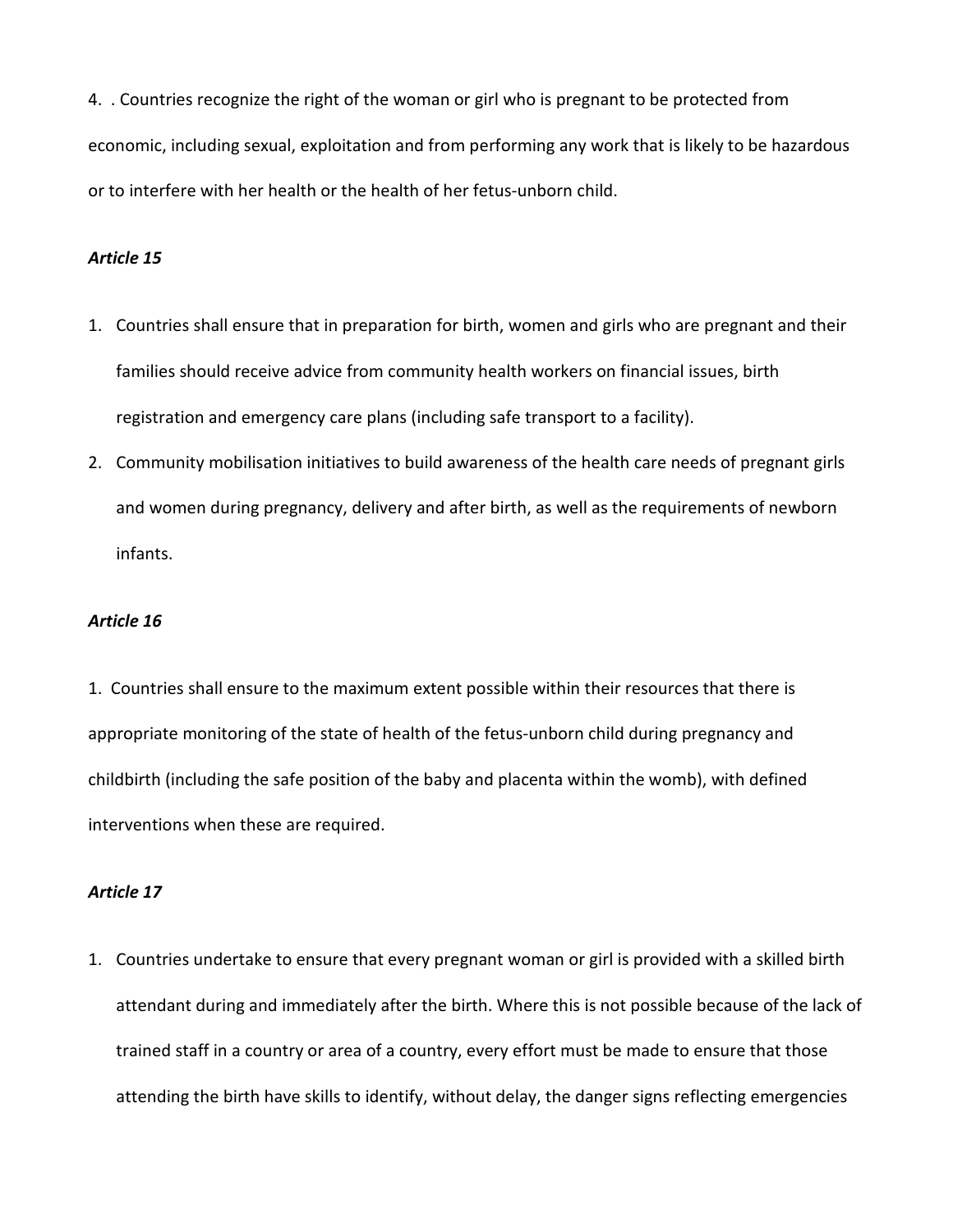or potential emergencies that demand skilled care and be able to summon emergency assistance to stabilise and transfer with minimal delay the mother to a well equipped and safe health facility where definitive care can be given.

- 2. Countries shall ensure that all births in the community or health facility are undertaken in a clean environment with clean basic maternity kits including equipment to ensure safe cutting of the umbilical cord and its care after birth.
- 3. Countries shall ensure that health providers monitor closely all women, girls and newborn infants after birth, especially during the 48 hours after the birth when the largest proportion of maternal and neonatal mortality occurs.
- 4. The public health facilities providing care for pregnant women or girls and their newborn infants should not be harmfully exploited by other countries or organisations wishing to enhance their healthcare workforce or wanting to undertake humanitarian aid or medical research either locally or in another country through the employment of locally trained doctors, nurses or other healthcare professionals where there is a shortage of these in that country.

#### Article 18

 1. Countries undertake to ensure that the pregnant woman or girl is provided with a health facility in which safe childbirth can occur and where any complications of the birth can be safely addressed. This includes the availability of basic emergency obstetric and neonatal care (EmONC) with an ability when urgent obstetric surgery is needed to transfer the woman or girl without delay to a facility where comprehensive EmONC, including Caesarean Section, can be undertaken.

2. The facility should observe the highest standards of cleanliness and safety.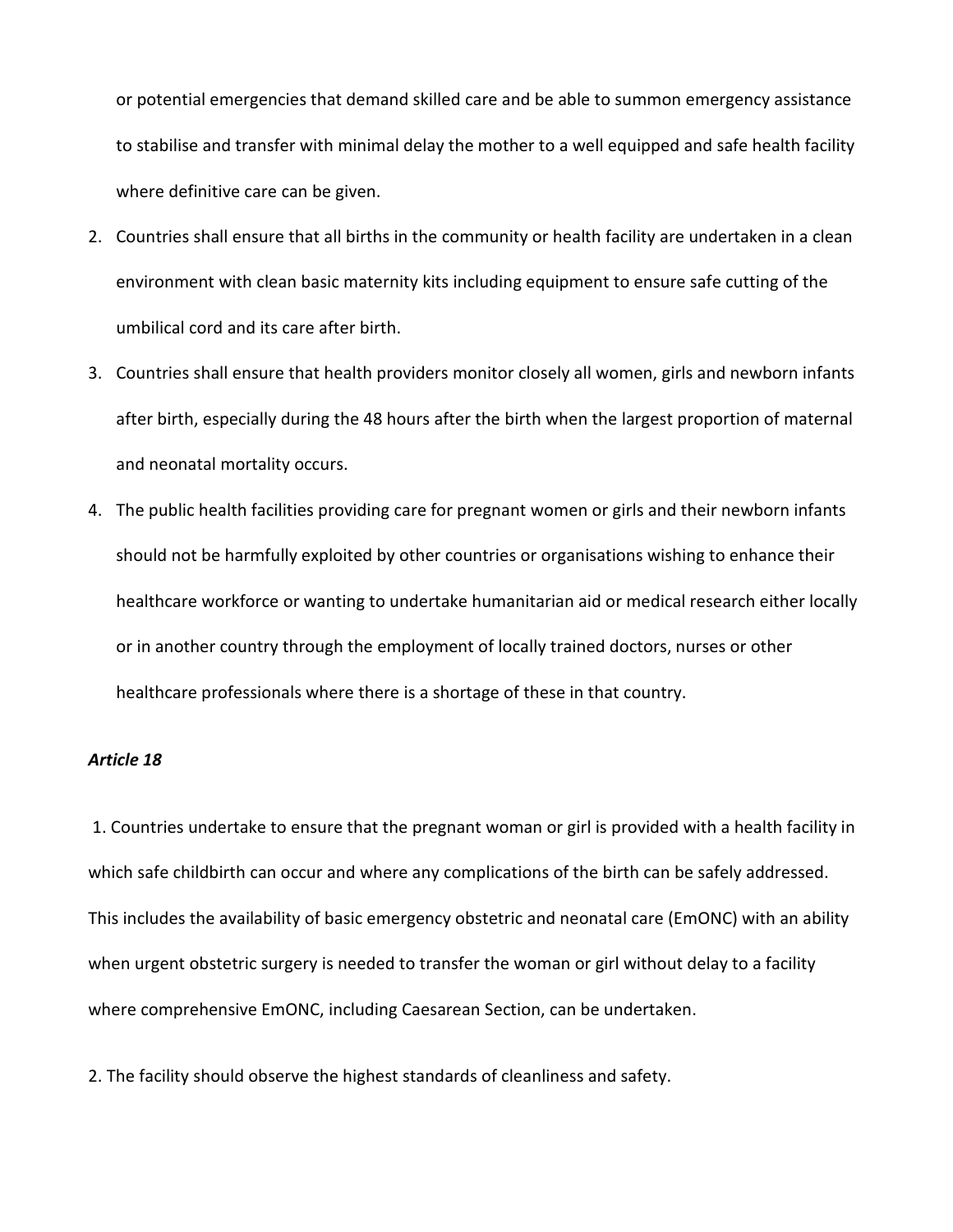3. The facility should be staffed by sufficient numbers of well trained healthcare professionals (skilled birth attendants) who can safely supervise births and manage any emergencies that might affect the pregnant woman or girl or the newborn infant. "Task shifting" to achieve sufficient numbers of effective and essential staff (for example non-physician clinicians and nurse anaesthetists) may be needed, especially in the rural areas of poorly resourced countries.

4. Staff providing care for pregnant women and girls and their newborn infants should be provided with adequate accommodation, working facilities, continuing professional development and attend regularly held clinical audit meetings which can enhance their skills.

5. During labour and childbirth, each facility should ensure continuous monitoring of the well-being of both the pregnant woman or girl and the fetus-unborn child. The sophistication of this monitoring will depend on the resources available in each particular country but, as a minimum, this monitoring should include the partograph of the World Health Organisation (WHO).

6. Countries shall ensure that essential emergency drugs (as defined within WHO publications) are available at all times for all health facilities treating the woman or girl who is pregnant. These include additional inspired oxygen, antibiotic drugs, antihypertensive drugs, anti-convulsant drugs, drugs to induce contraction of the uterus, and powerful analgesic drugs of the opiate group.

7. Countries shall ensure that transport systems to provide rapid and safe access to health facilities for pregnant women or girls experiencing emergencies in the community as well as for transfer between facilities offering different levels of care are in place.

8. Ideally there should be facilities available for mothers nearing the end of their pregnancies (especially where high risk factors exist) to wait close to health facilities to give birth.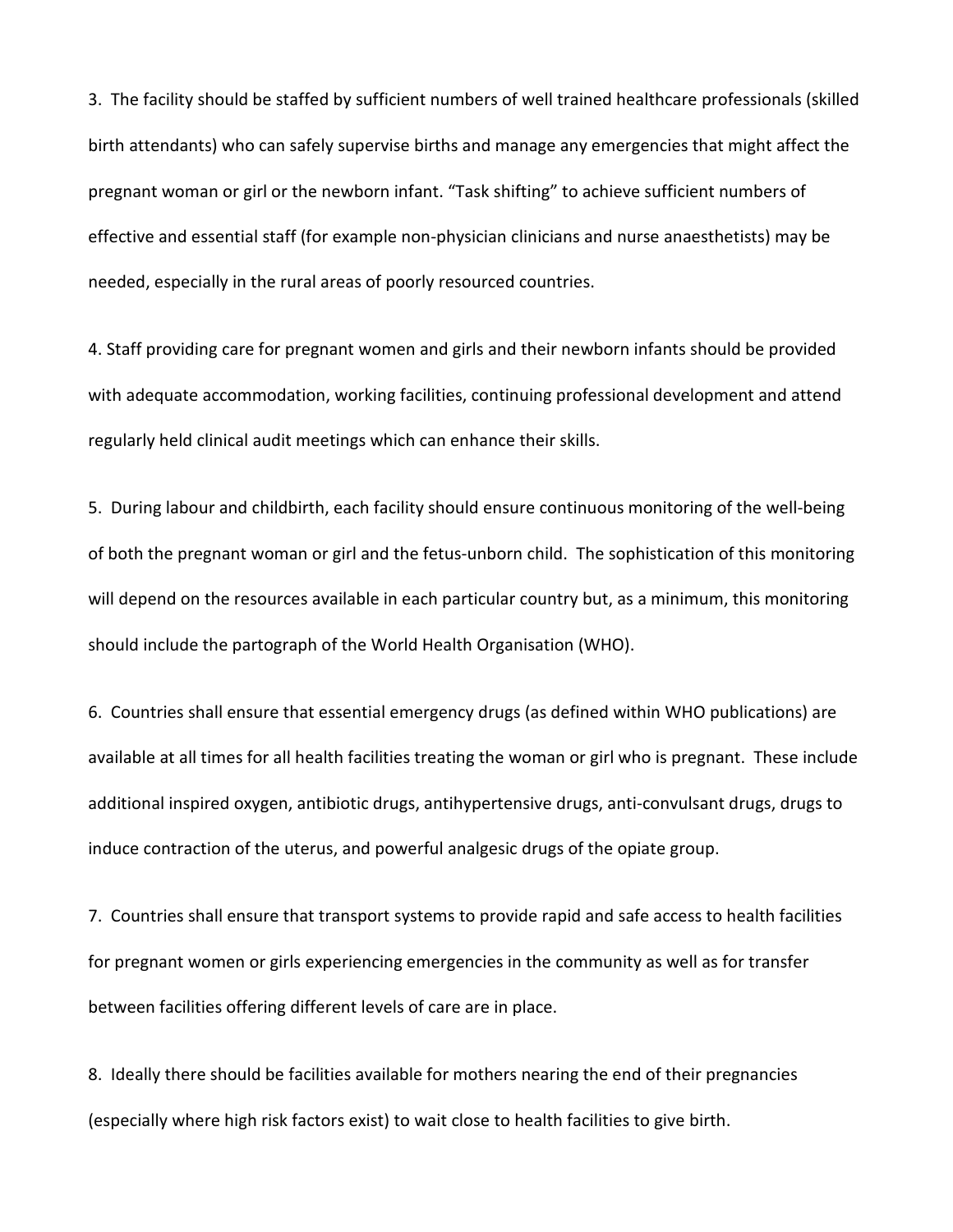9. Countries shall emphasise to healthcare staff the importance of treating pregnant women or girls during pregnancy and childbirth as individuals and with respect and dignity.

10. During childbirth, pregnant women or girls should be supported in adopting whatever positions they find best for them to give birth to their babies and to be mobile during labour if medically appropriate.

11. During childbirth, a familiar person should be encouraged to be with and support the pregnant woman or girl.

12. Health facilities should be designed so that, if they wish, fathers can be with and support their partners during childbirth.

13. In countries where female genital mutilation is still practiced, Countries shall ensure that health facilities understand the extra medical risks that these procedures may create during childbirth and have measures available which can minimise their harmful effects.

#### Article 19

1. Countries shall ensure that a system for safely collecting and administering a compatible and infection-free blood transfusion is in place at all health facilities managing pregnancy or childbirth.

2. Countries shall support and educate their communities in understanding the need to donate blood and establish facilities in which this process can be facilitated, as well as the laboratory support needed to screen donors for life-threatening infections such as hepatitis B and C, HIV infection, malaria and syphilis, group and cross match blood and store it safely in every facility outlined in Section 1 of article 17.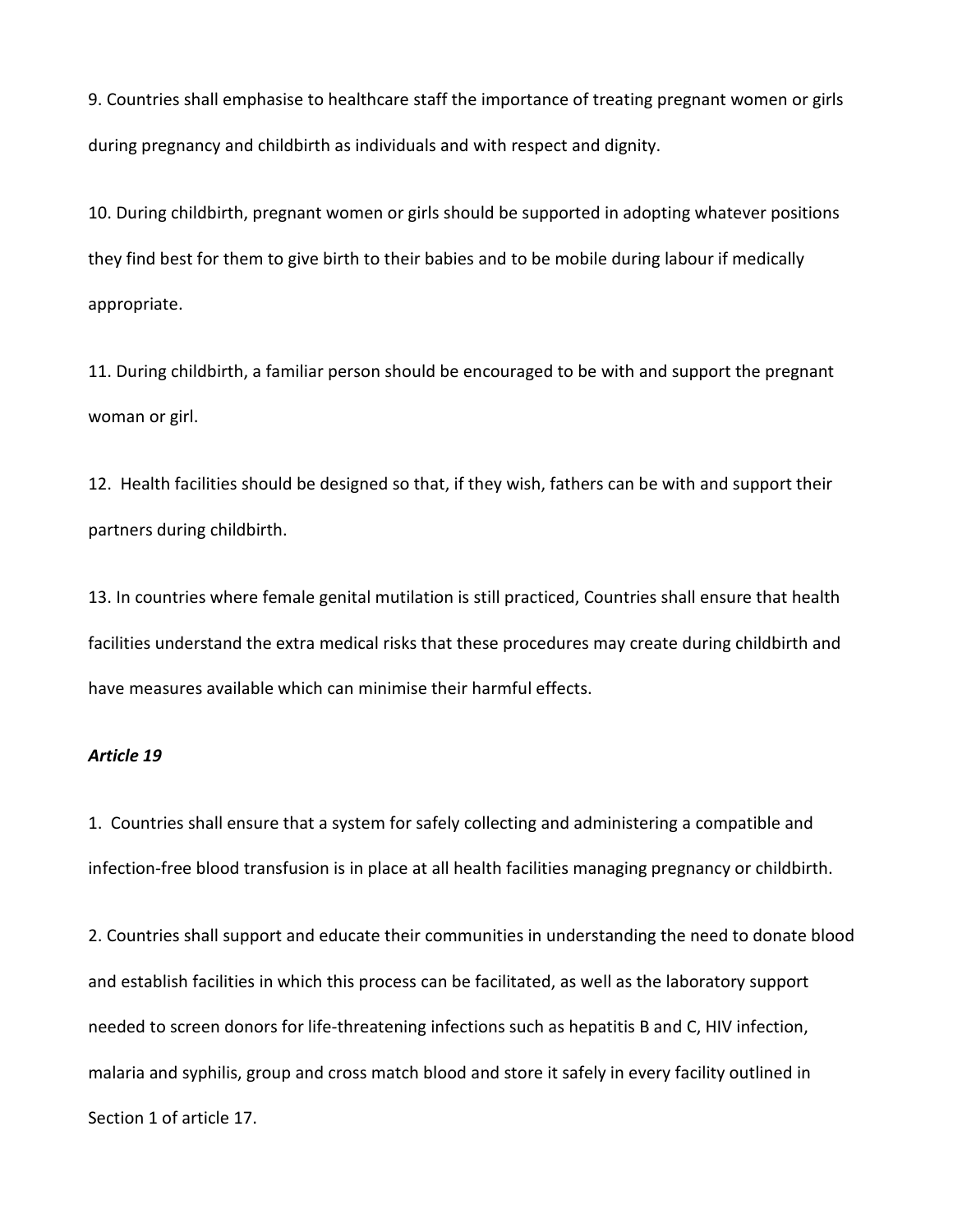#### Article 20

1. Countries, bearing in mind the risks to the mother, and sometimes the fetus-unborn child and newborn infant, of a Caesarean section, shall ensure that such procedures are undertaken only when medically indicated and not for the convenience or remuneration of the doctor undertaking the operation or for the convenience of the mother.

2. Adequate information and education should be provided for women and girls (and their partners) about the risks of unnecessary Caesarean section, including an increased risk of infection, an increased risk of placental abnormalities and the potential for rupture of the uterus during future pregnancies. Mothers should also be informed of the longer post operative recovery time, postnatal restrictions in movement and increased risk of deep vein thrombosis and life-threatening pulmonary embolus.

### Article 21

1. Countries shall take all appropriate legislative, administrative, social and educational measures to protect the pregnant woman or girl from all forms of physical or mental violence, injury or abuse, neglect or negligent treatment, maltreatment or exploitation, including sexual abuse and early teenage marriage.

2. Such protective measures should, as appropriate, include effective procedures for the establishment of social programmes to prevent such abuse, as well as systems for identification, reporting, referral, investigation, treatment and follow-up of instances of the maltreatment of pregnant women or girls described above, and, as appropriate, for judicial involvement.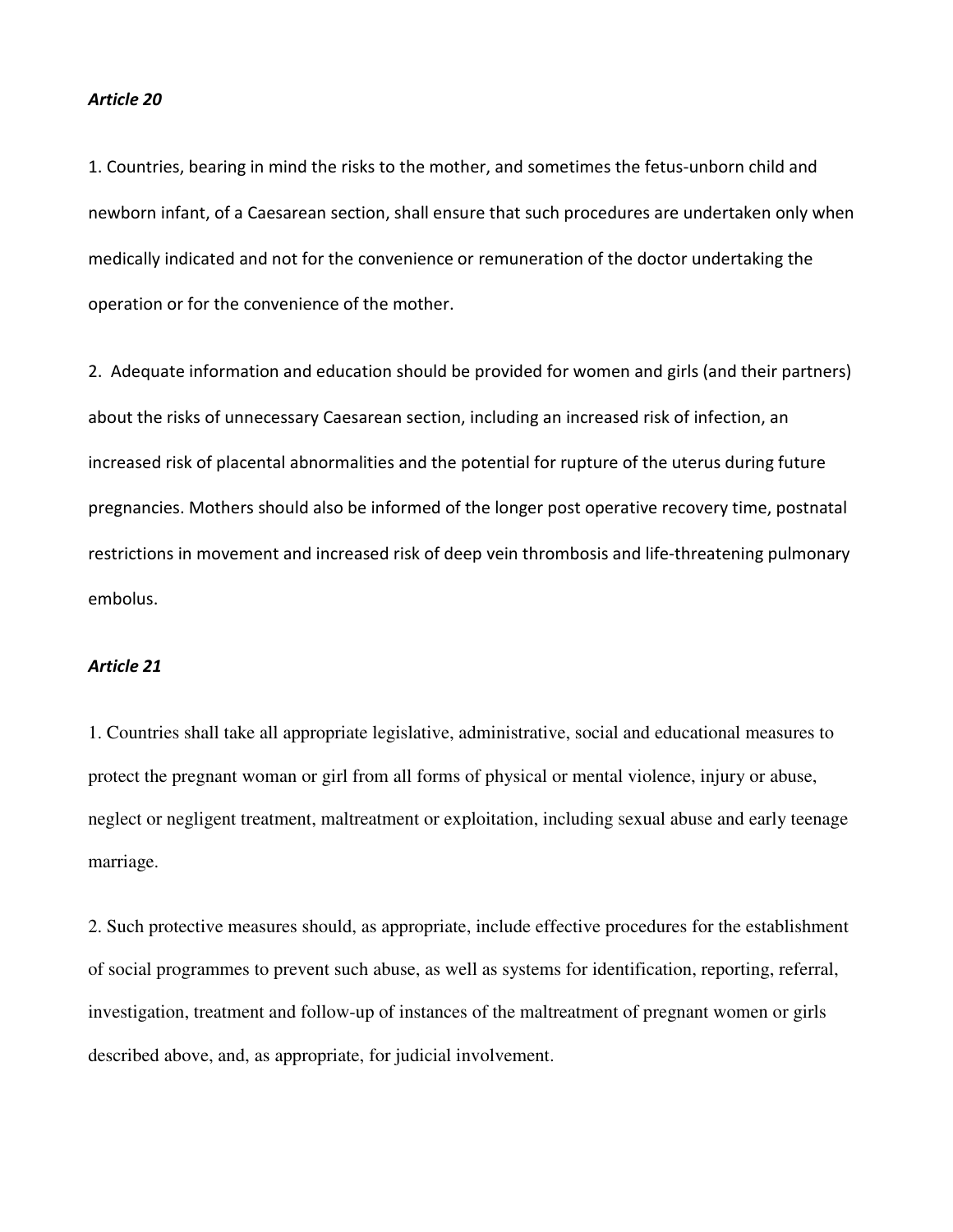3. Countries must educate men, and other influential persons, on the extremely harmful consequences of gender-based violence.

4. Countries must continue to do all they can to stop female genital mutilation.

### Article 22

1. Countries shall do all they can to create an environment in which the termination of pregnancy, whether legal or illegal, is least likely to be sought by pregnant women or girls.

2. Countries shall ensure that if termination of pregnancy is agreed in accordance with National Laws and substantiated medical indications, that it is accessible and undertaken in a well equipped facility in which termination can occur without delay, safely and where any complications can be appropriately addressed. The facility should observe the highest standards of cleanliness to reduce the chances of infection, and should be staffed by well trained health workers who can safely manage any emergencies that might affect the women or girl who has undergone this procedure. It is recommended that WHO guidance on the care of women or girls undergoing termination of pregnancy be followed.

3. Where termination of pregnancy is undertaken against the National Laws of a Country, every effort must be made by the Country to ensure that if there are complications, these can be treated free of charge and free of legal redress for the woman or girl in a suitable health facility.

4. Countries must ensure through community education that all girls and women must know where they can obtain treatment for any medical or surgical complications that follow miscarriage or termination of pregnancy.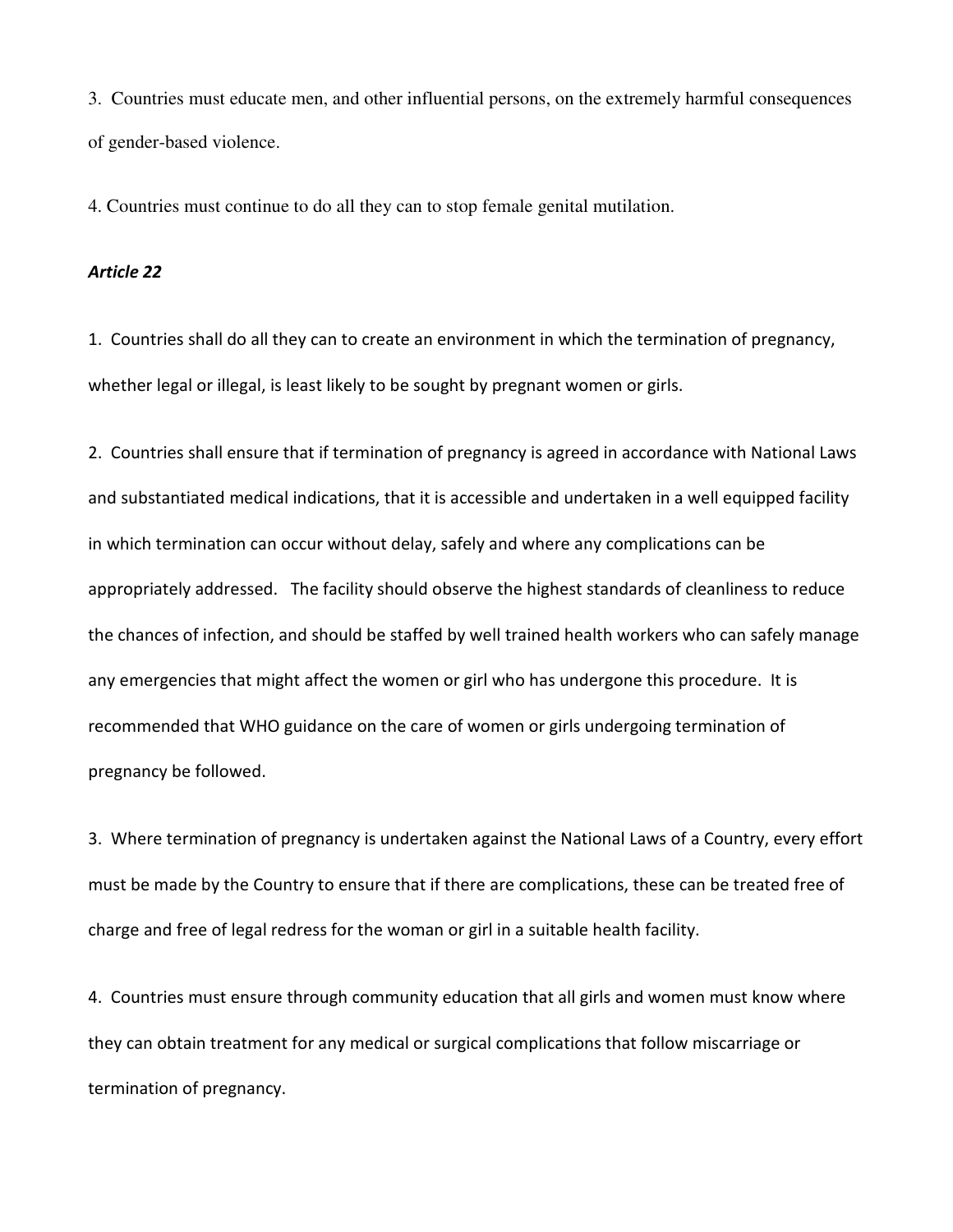5. Where a facility undertakes treatment for the complications of a miscarriage or termination of pregnancy, the treatment must be undertaken in complete confidentiality and in the case of illegally performed termination, the women or girl in question must never have to fear legal action against her.

6. Countries undertake to permit safe termination of pregnancy where the girl's and woman's choice is supported by the consent of appropriate medical professionals wherein mental health implications as well as any dangerous medical condition are present. This could include an assessment that the risk of death of the pregnant woman or girl is greater if the pregnancy continues than if it is medically terminated.

7. Countries should pursue all possible means to discourage the practice of illegal abortions as they frequently result in high risks to the lives or health of the women or girls involved.

8. Countries shall ensure that women and girls undergoing termination of pregnancy are offered post- abortion care services that include the provision of family planning services.

9. Countries should do all they can to prevent healthcare workers from pursuing a policy involving termination of pregnancy to enable gender selection of the newborn infant.

#### Article 23

1. Countries must ensure that all girls and women who may become pregnant must be able, if there is an urgent need to undergo a surgical procedure to save the woman or girl's life, give consent to such a procedure without the need to have endorsement of that consent by her husband, partner or any other member of her family.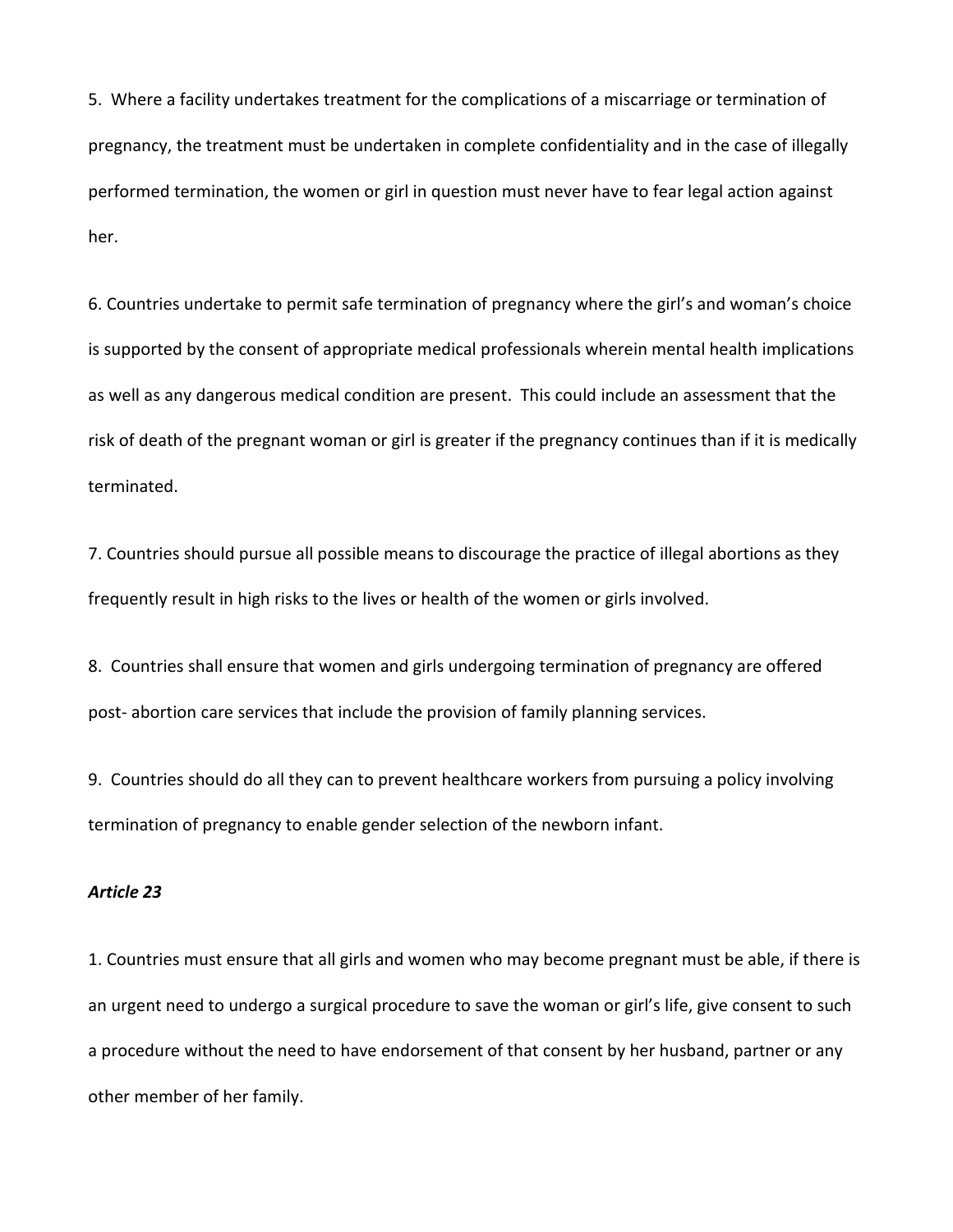2. Any healthcare worker who undertakes a surgical procedure of the kind outlined in Section 1 of this Article in good faith to protect the woman or girl's life, must be protected from any subsequent claims against him or her made by her husband, partner or any other member of the family who did not or would not have endorsed the woman or girl's own consent.

#### Article 24

 In the case of girls who are pregnant, countries shall respect the responsibilities, rights and duties of her parents or, where applicable, the members of the extended family or community as provided for by local custom, legal guardians or other persons legally responsible for her welfare, to provide, in a manner consistent with the evolving capacities and consent of this pregnant child, appropriate guidance and support.

#### Article 25

1. Countries shall ensure through community education that it is known that every girl or woman who has recently undergone childbirth has the possibility of suffering from post-natal depressive illness or even psychosis as a direct complication of the pregnancy.

2. Countries should ensure that treatment facilities for this mental illness are available and include every effort to keep, when safe to do so, the infant with the mother throughout the treatment given.

3. Also bearing in mind Section 1 of this article, countries shall ensure that the legislation in place reflects the danger of infanticide in this situation and that any legal processes put into place to address such an event understand that a mental illness may have been partially or completely responsible.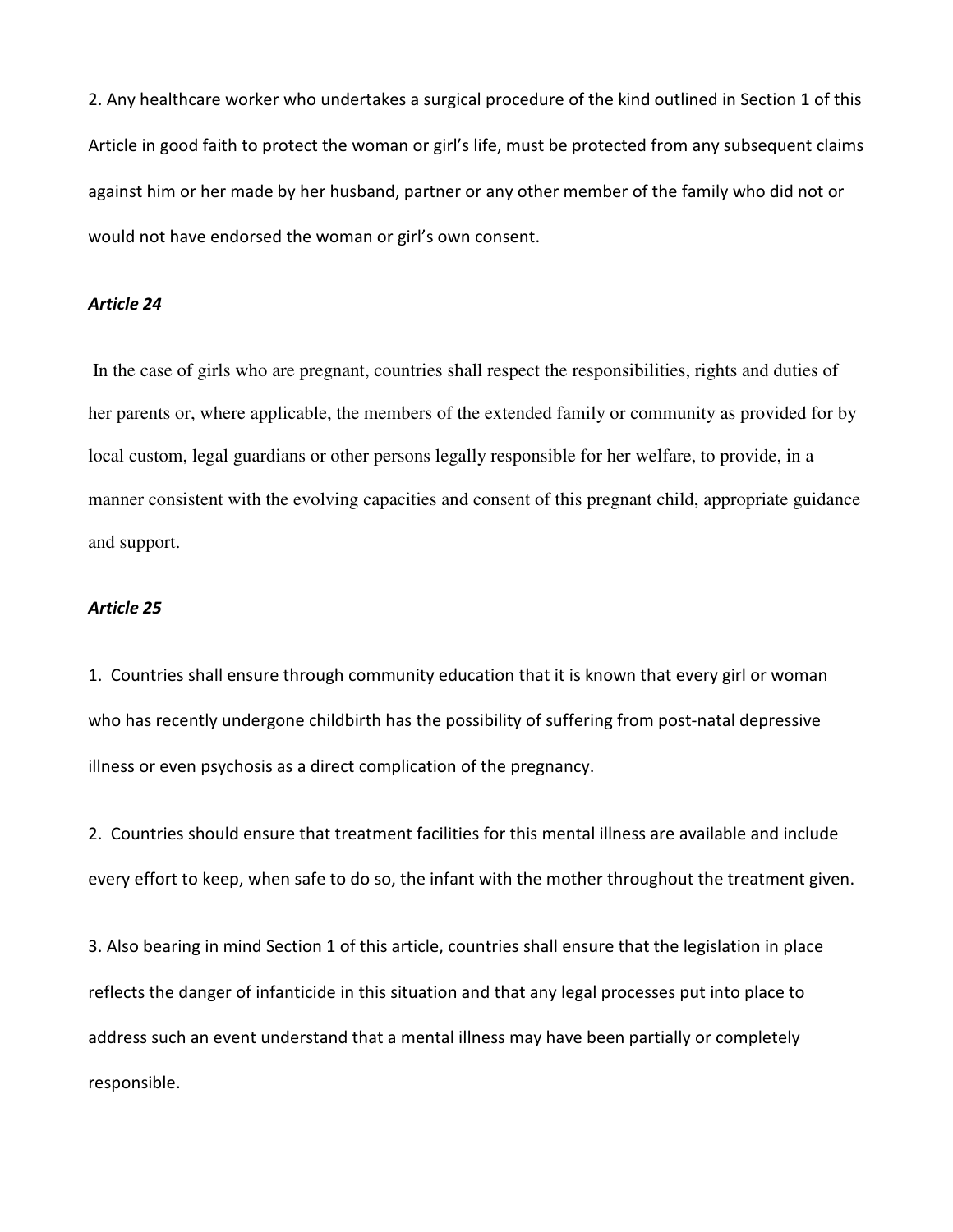#### Article 26

1. Countries shall ensure that every newborn infant is provided immediately after birth with an attendant who is skilled in recognising any emergency, who can initiate immediate and appropriate care and be part of a system of care which is able to transfer, if required, the newborn infant to an appropriate healthcare facility.

2. A significant proportion of newly born infants do not breathe at birth and require skilled resuscitation. Any delay in this resuscitation can lead to death or permanent brain damage and therefore all attendants at births must be able to resuscitate any newborn infant who fails to breathe at birth by lung inflation with air. Such attendants shall be provided by Countries with the necessary training and basic equipment to undertake this, whether it is in the home or in a health facility.

3. Countries should assist health facilities responsible for providing care for newborn infants to establish, in advance of birth, a decision-making process regarding how appropriate it is to institute invasive life-saving treatments for the newborn baby in a situation where there is extreme prematurity of birth or the presence of congenital abnormalities, which may not be compatible with survival.

- 1. Countries shall ensure that every newborn infant is managed according to the twelve steps of the United Nations Children's Fund (UNICEF) and World Health Organisation (WHO) Baby Friendly Initiative, which supports the vital role of exclusive breast feeding from immediately after birth.
- 2. Women, girls who have been pregnant, men and communities should be educated in the breastfeeding method of family planning, which is referred to as the Lactational Amenorrhea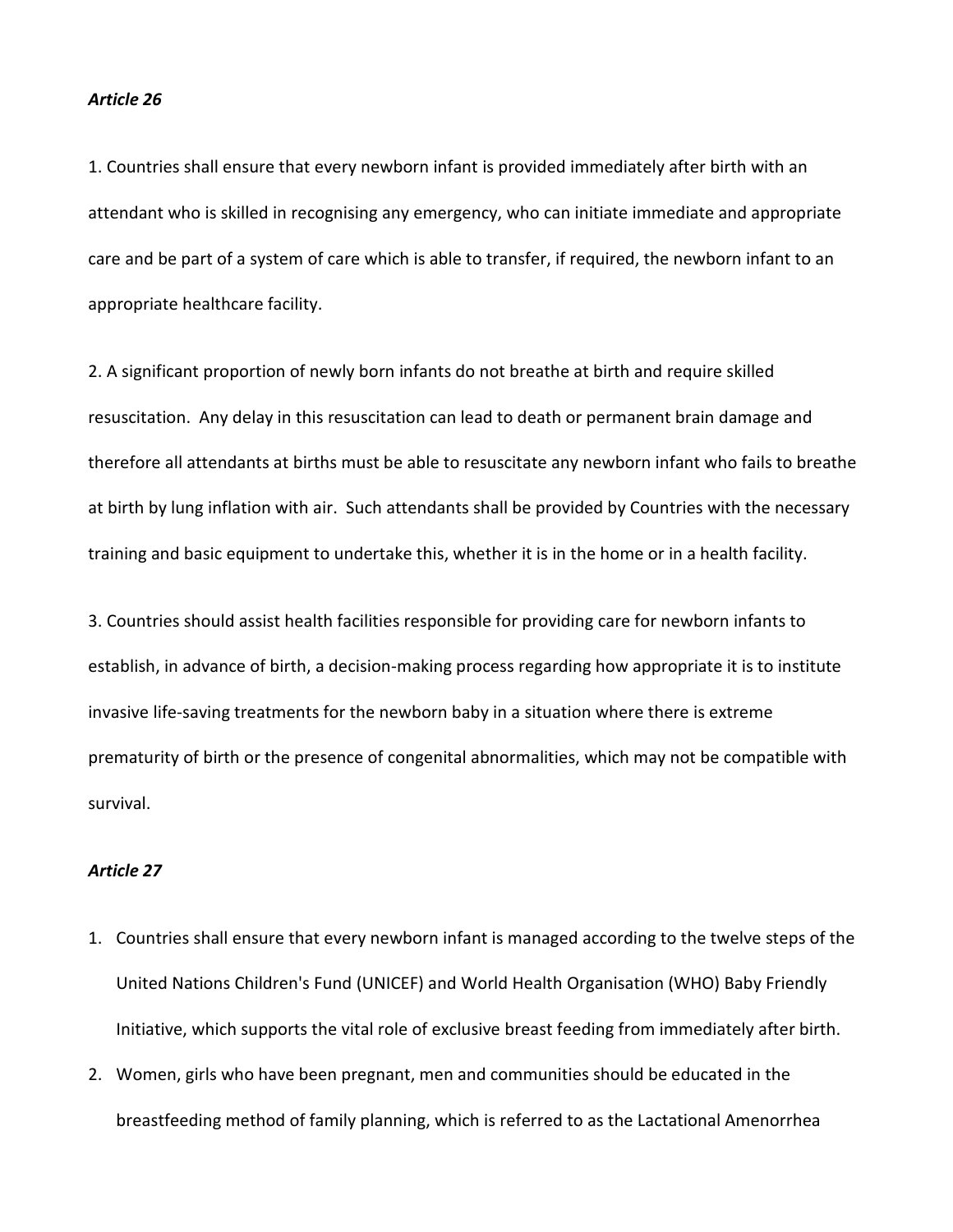Method (LAM), and LAM's three conditions (the mother must be exclusively breastfeeding, not more than 6 months has occurred since the birth and the menses have not appeared).

3. Countries shall implement legislation which protects infants from the unethical promotion of artificial rather than breast feeding.

### Article 28

- 1. Countries shall ensure that healthcare workers in the community are educated in how to recognise, provide initial basic treatment and refer infants with serious illnesses (in particular hypothermia, breathing difficulties, infections and fits) occurring in the first months of life to a suitable health facility .The Integrated Management of Neonatal and Childhood Illnesses (IMNCI) programme of WHO and UNICEF provides a good framework for the introduction of this system of care.
- 2. There should be systems in place to ensure that infants with serious illnesses are, without delay, transferred to an appropriate facility where treatment according to evidence based guidelines is available.

### **Article 29**

1. Countries shall ensure that health facilities responsible for providing care for newborn infants are equipped to a level appropriate to the resources available in that country. Such facilities should, to reduce the chances of infection, observe the highest standards of cleanliness and should be staffed by sufficient numbers of well-trained healthcare professionals, who can safely manage any emergencies that might affect the newborn infant.

2. All countries, as a minimum, shall provide in their facilities for newborn infants "kangaroo mother care", gastric feeding of expressed breast milk, intravenous fluids, oxygen, antibiotics and, appropriate to the level of their resources and clinical need, assistance to breathing.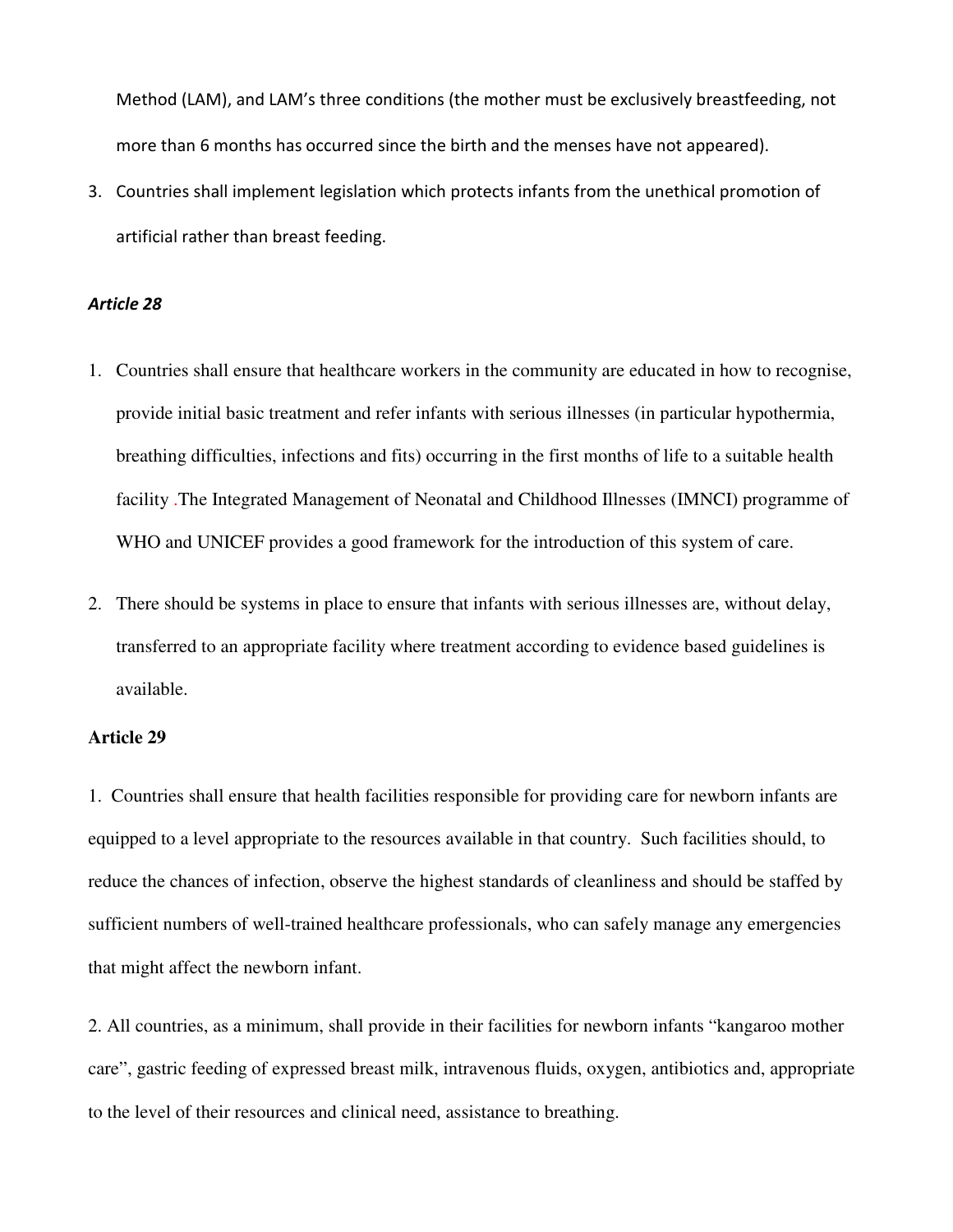3. All countries, as a minimum, shall provide in their facilities for treating newborn infants the essential drugs identified by the World Health Organisation.

4. Countries shall ensure that systems are in place effectively to manage infants born prematurely who are at greater risk of complications which can, if inadequately managed, result in death or permanent brain damage.

5. Countries shall ensure that drugs to help mature the lungs are available and given to any pregnant woman or girl who enters premature labour in order to help protect the newborn infant from respiratory failure due to lung disease of prematurity.

- 6. Policies to manage the premature rupture of membranes which can result in serious infection as well as premature birth should be in place in health facilities.
- 7. Policies involving vitamin K administration to newborn infants to prevent bleeding into the brain should be in place.
- 8. For areas where gonorrhea is endemic, preventive eye care should be undertaken.

#### Article 30

1. Countries shall ensure that for all maternal deaths, stillbirths or neonatal deaths a review of the circumstances leading to the deaths are undertaken to identify avoidable factors which may help to prevent deaths in the future.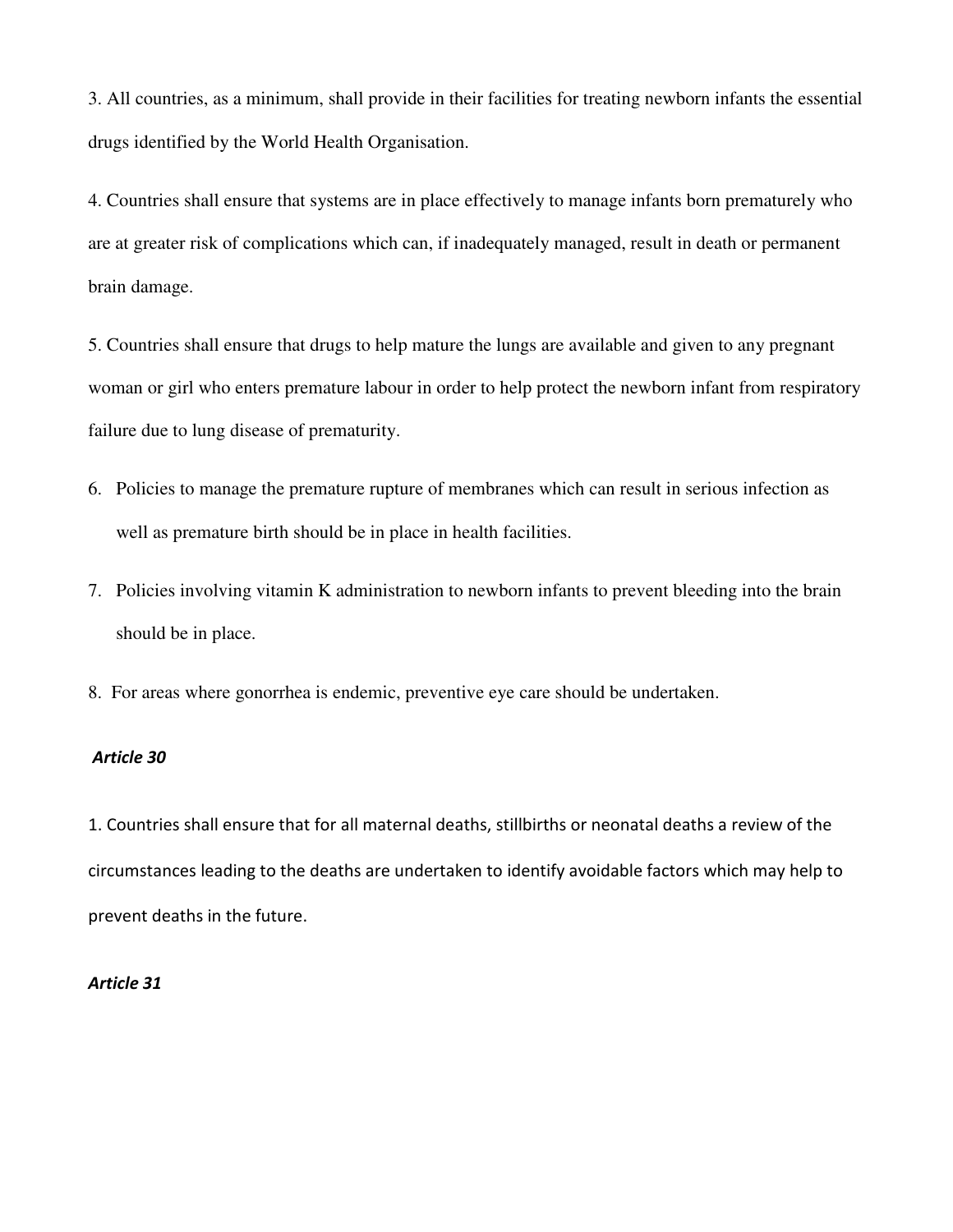1. Countries shall seek to ensure through community education that the deleterious effects of smoking, of ingesting certain drugs or alcohol on the development of the fetus-unborn child are recognised by women or girls who are or may become pregnant.

2. Countries shall make themselves aware of toxic substances present in the environment which are known to be noxious to the fetus-unborn child and endeavour to limit the exposure of pregnant women and girls and those who may become pregnant to these substances by public information and by environmental cleansing.

#### Article 32

1. Countries shall support the United Nations Convention on the Rights of the Child with respect to newborn infants, in particular their registration at birth, their need to be with their mothers despite any difficult circumstances that may arise, the provision of support for parents in caring for their infant and safe and appropriate procedures regarding fostering and adoption.

### Article 33

1. Countries shall take measures to combat the forcing of pregnancy on girls or women in an attempt to traffic newborn infants within or between national boundaries for gain.

#### Article 34

1. Countries recognize the important functions performed by community education and ensure that the woman or girl who is pregnant has access to information from a diversity of national and international sources, especially those aimed at the promotion of her health and the health of her fetus-unborn child during pregnancy.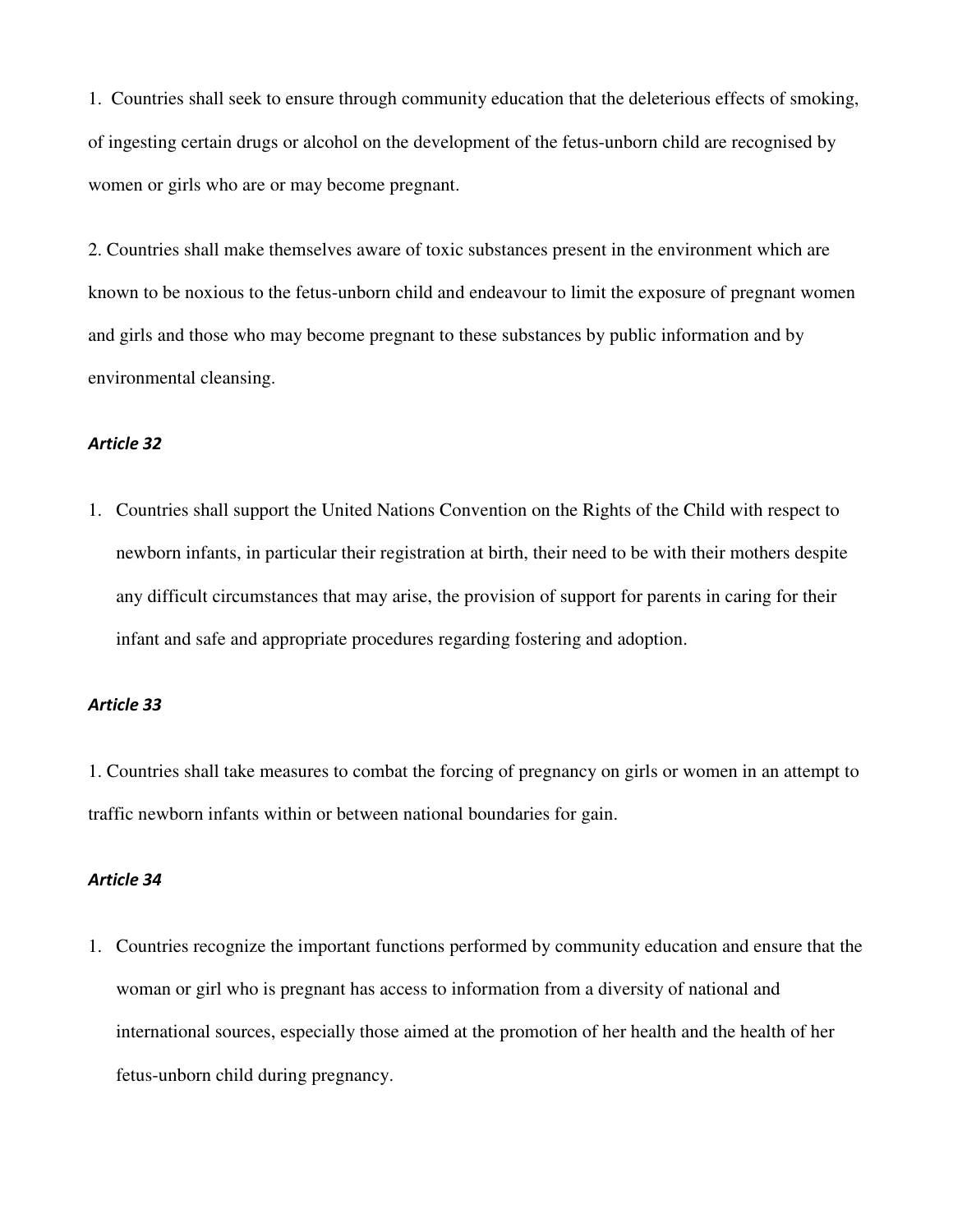#### Article 35

1. A pregnant woman or girl who has temporarily or permanently been deprived of her family environment, or in whose own best interests cannot be allowed to remain in that environment, shall be entitled to special protection and assistance provided by the Country.

2. Such care could include foster placement, Kafalah of Islamic law, adoption, or if necessary placement in a suitable institution for the care of pregnant women or girls. When considering solutions, due regard shall be paid to the desirability of maintaining continuity in the women or girl's ethnic, religious, cultural and linguistic background.

#### Article 36

1. Countries shall take appropriate measures to ensure that a woman or girl who is pregnant and who is seeking refugee status or who is considered a refugee in accordance with applicable international or domestic law and procedures shall, whether unaccompanied or accompanied by her husband, partner, parents or by any other person, receive appropriate protection and humanitarian assistance paying particular attention to the fact that she is pregnant.

### Article 37

1. Countries recognize, in accordance with the Convention on the Rights of Persons with Disabilities, the special needs of the disabled woman or girl who is pregnant.

2. Countries shall promote, in the spirit of international cooperation, the exchange of appropriate information in the field of preventive health care and of medical, psychological and functional treatment of disabled women or girls who are pregnant.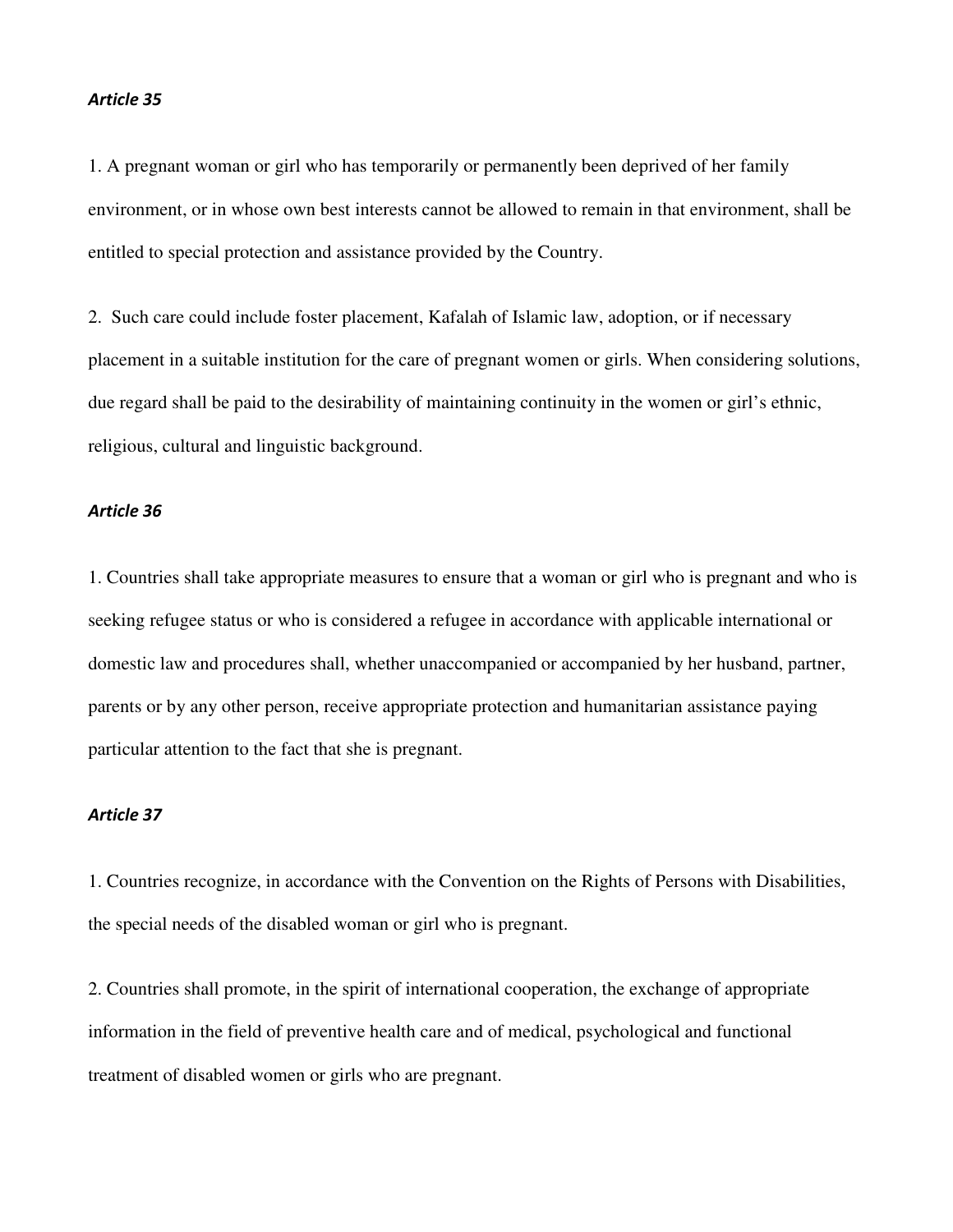#### Article 38

1. Countries shall recognize for every woman or girl who is pregnant the right to benefit from social security, including social insurance, and shall take the necessary measures to achieve the full realization of this right in accordance with their National Laws.

### Article 39

1. Countries recognize the right of every woman or girl who is pregnant to a standard of living adequate for the best outcome of the pregnancy and health and development of her newborn infant or infants.

2. If a woman or girl who is pregnant, or has recently given birth, is not fully able to care adequately for herself and her infant, the husband, partner, parent(s) or others assisting with this have a primary responsibility to secure, within their abilities and financial capacities, the living conditions necessary for this pregnant woman or girl's best outcome in terms of the pregnancy and future of her newborn infant or infants. Countries shall take appropriate measures to assist all of those responsible for helping to implement this right and shall, in case of need, provide material assistance and support programmes, particularly with regard to nutrition, clothing and housing.

3. Countries shall take all appropriate measures to secure the recovery of maintenance for the woman or girl who is pregnant from her husband, partner, parents or other persons having financial responsibility for her, both within the Country and from abroad. Where the person having financial responsibility lives in a different country, appropriate financial support should be pursued on behalf of the woman or girl who is pregnant.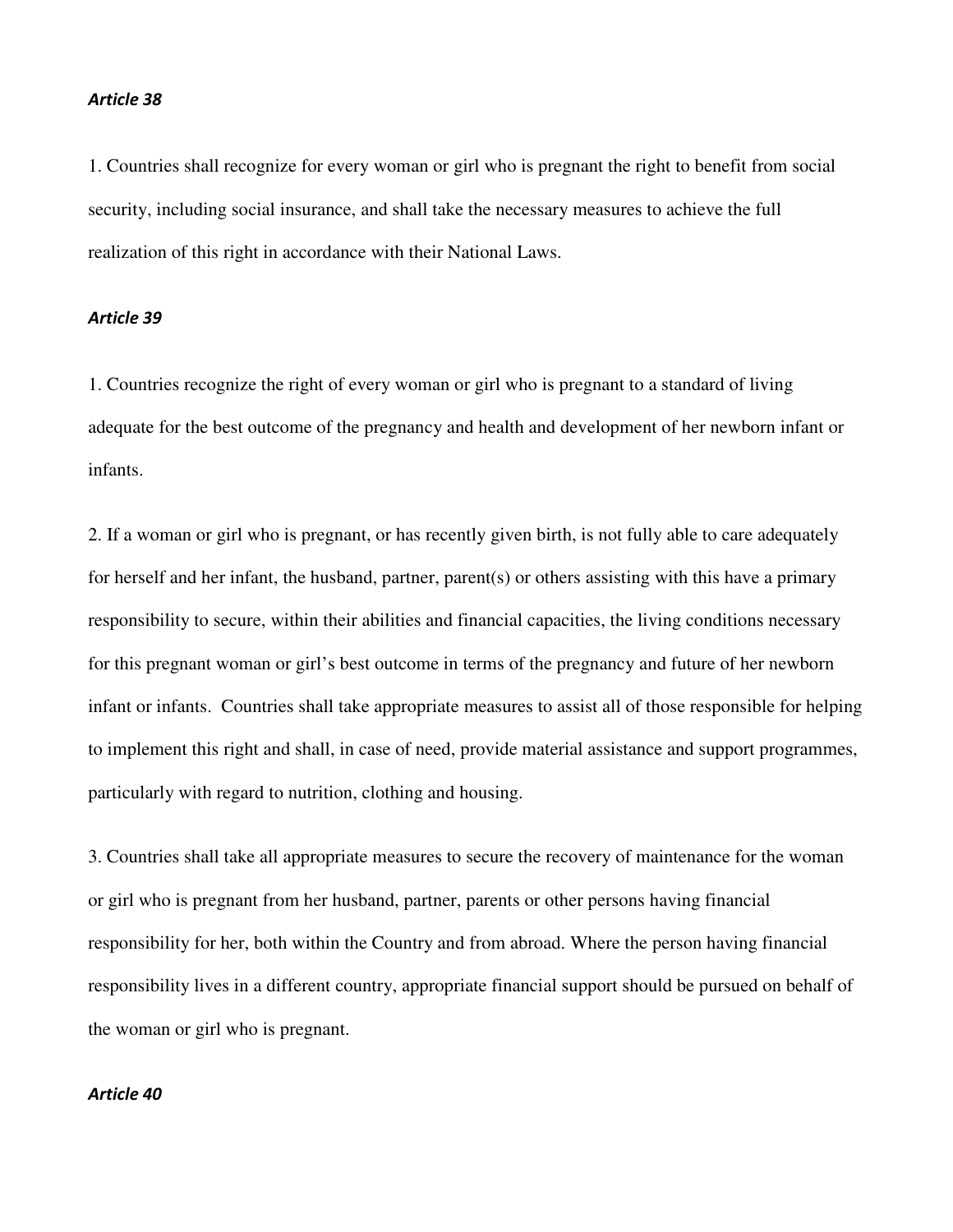1. Countries shall take all appropriate national, bilateral and multilateral measures to prevent the abduction of, the sale of, or traffic in, girls or women who are pregnant or may become pregnant for any purpose, such as the sale of infants to families with infertility problems in other countries.

#### Article 41

1. Any lawful arrest, detention or imprisonment of a woman or girl who is pregnant shall be used only as a measure of last resort and for the shortest appropriate period of time.

2. Every pregnant woman or girl deprived of her liberty shall be treated in a manner which takes into account her special needs because she is pregnant.

3. Every pregnant girl who is deprived of her liberty shall be separated from adult prisoners unless it is considered in her best interest not to do so and shall have the right to maintain contact with her family through correspondence and visits, save in exceptional circumstances.

4. If a pregnant woman or girl is about to give birth in a situation of detention or imprisonment, she should be transferred to a suitable health facility as soon as labour begins. Subsequent to the birth, the mother should be allowed to keep her newborn infant with her for the duration of her imprisonment if this is consistent with the best interests of the infant as judged by a competent court of law. Every effort must be made by the relevant authorities to ensure adequate nutrition before and after the birth, to facilitate breast feeding and to support the mother in her care of her infant by appropriately qualified and experienced professionals. If her imprisonment extends beyond her child's infancy, then the child's future placement should be determined by the court having regard to the paramount nature of the child's best interests.